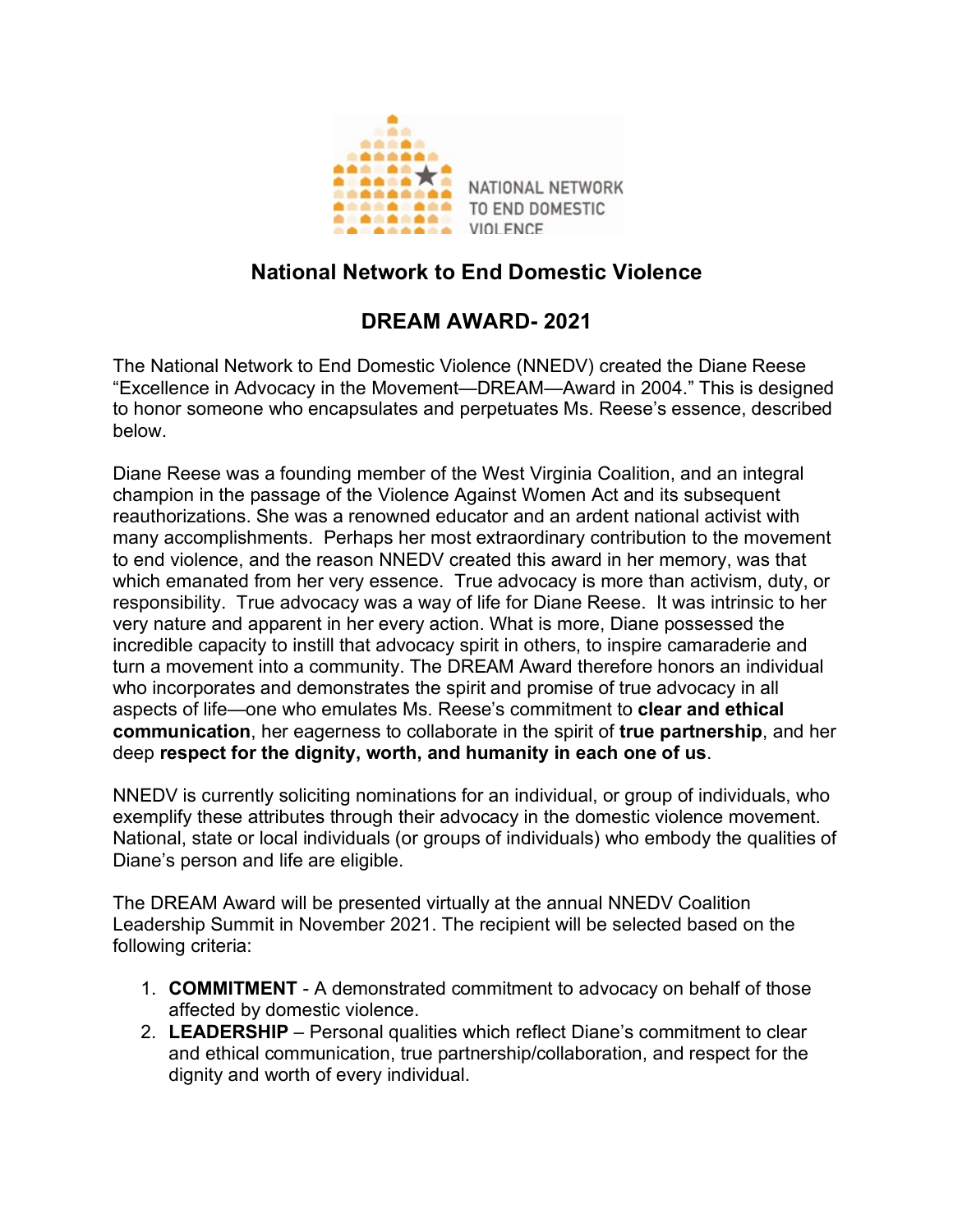3. **INNOVATION & IMPETUS** – Experience that demonstrates a broad commitment to social justice, through a variety of issues, and creativity in building and perpetuating the domestic violence movement within a social change framework.

**Nominations must be received by NNEDV by 8 pm EST, Friday, August 20, 2021. To submit a nomination, please fill out this form: https://www.surveymonkey.com/r/DreamNominationForm**

Members of the selection committee, which is constituted by the NNEDV Membership Committee, are not eligible to receive the award.

.

Please note that NNEDV will cover the travel expenses for one individual to attend the award presentation (if/when the Leadership Summit is held in person). This year the award will be presented virtually at the Summit in November 2021.